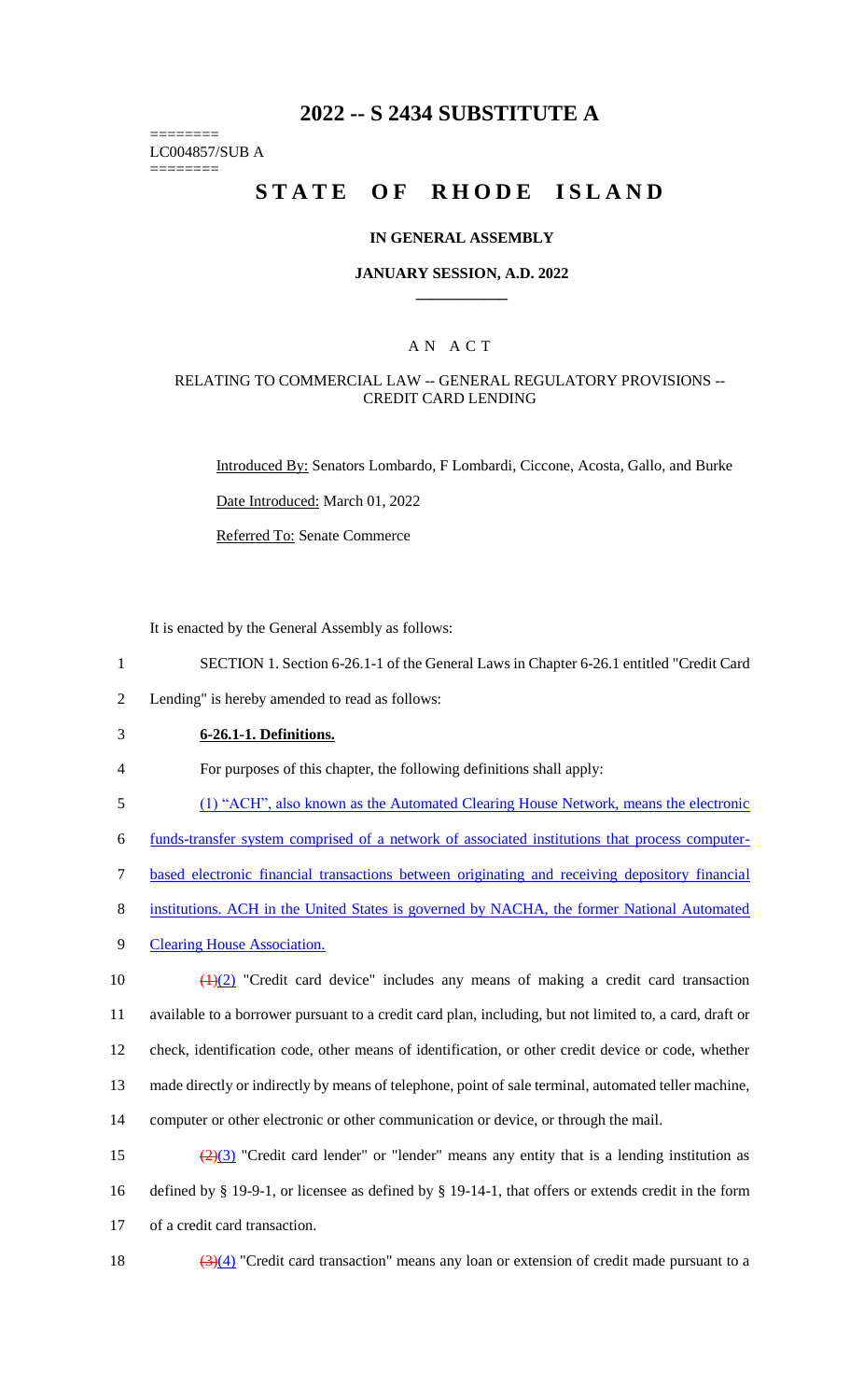credit card plan. Without limitation of the foregoing, a credit card transaction may be extended under a credit card plan by a credit card lender's acquisition of obligations arising out of the honoring by a merchant or other third-party; a credit card lender or other financial institution (whether chartered or organized under the laws of this or any other state, the District of Columbia, the United States or any district, territory or possession of the United States, or any foreign country); or a government or governmental subdivision or agency of a credit card device.

(4)(5) "Credit card plan" or "plan" means any arrangement or plan between a borrower and

a credit card lender or issuer, including, without limitation, lines of credit directly between a

- borrower and a credit card lender or issuer, for open-end, revolving extensions of credit made
- 10 available through a credit card device or other means of settlement between the credit card lender

11 or issuer and the merchant, such as ACH or electronic-only credit card devices, provided, however,

- said "credit card plan" or "plan" does not include an extension of credit the repayment of which is
- secured by real property.
- SECTION 2. This act shall take effect upon passage.

======== LC004857/SUB A ========